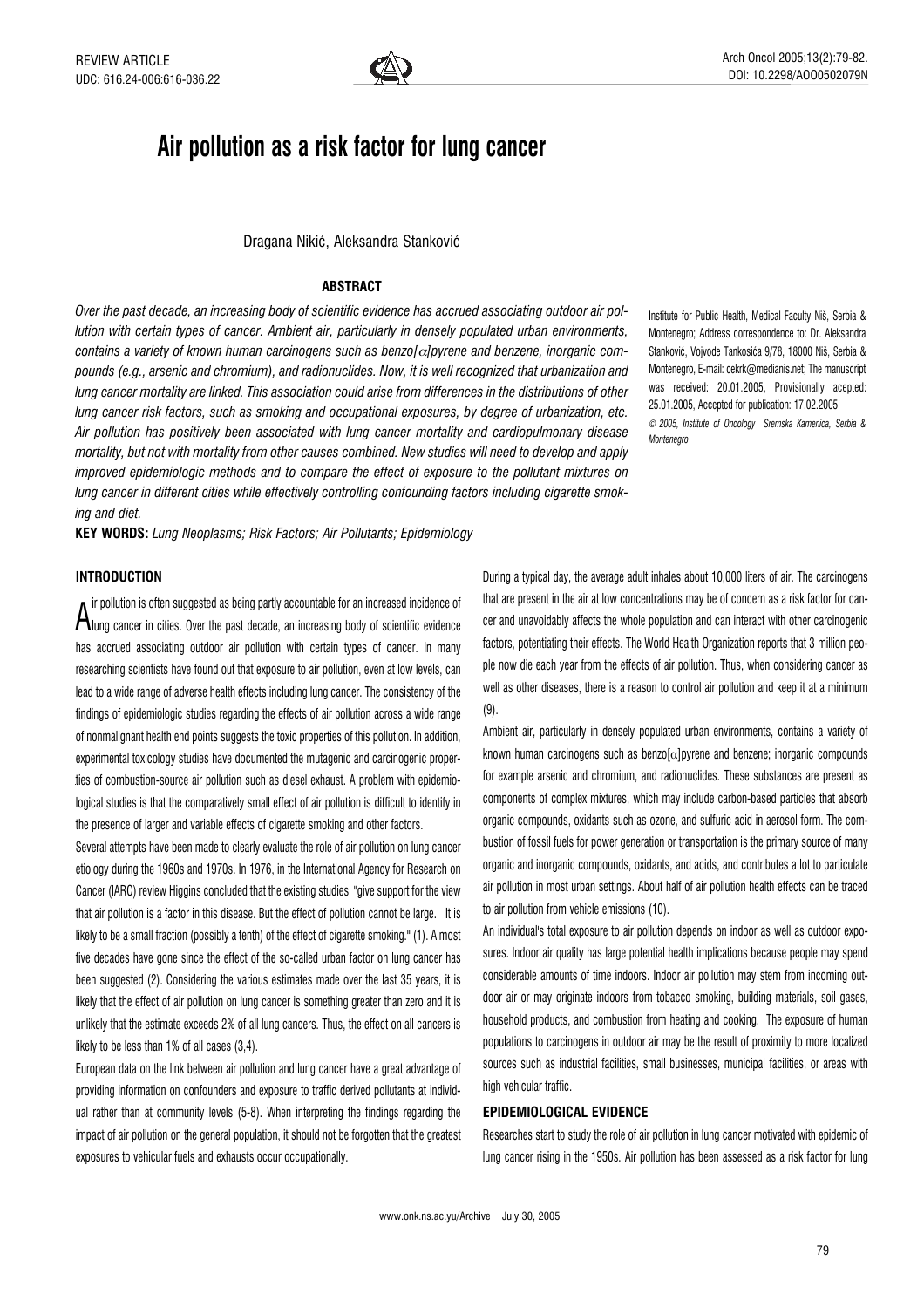cancer in both case-control and cohort studies, but exposure to outdoor air pollution has been associated with small relative increases in lung cancer in studies conducted over the past five decades compared with role of cigarette smoking. Also, extrapolation of the risks associated with occupational exposures to the lower concentration of carcinogens in polluted ambient air leads to the conclusion that a small proportion of lung cancer cases could be due to air pollution (11-13). Therefore, interest about links between air pollution and cancer had fallen off for a few decades.

Now, it is well recognized that urbanization and lung cancer mortality are linked (14-16). This association could arise from differences in the distribution of other lung cancer risk factors, such as smoking and occupational exposures, degree of urbanization, etc. Modification for these factors may considerably intensify the effect of urban location (17,18), but an urban effect persists in a number of studies (19). Recent prospective cohort and case-control studies, which have taken into account tobacco smoking, occupational and other risk factors, have continued to report increases in lung cancer connected with air pollution.

The American Cancer Society prospective mortality study (20), which included 10 749 lung cancer deaths and the risk factor data for approximately 500 000 adults, has linked air pollution data for metropolitan areas throughout the United States and combined them with vital status and cause of death data. They conclude that long-term exposure to combustion-related fine particulate air pollution is an important environmental risk factor for lung cancer mortality and that coarse particle fraction and total suspended particles were not consistently associated with mortality. They found out that each 10  $\mu$ g/m<sup>3</sup> raise of fine particles (PM<sub>2.5</sub>) was associated with an 8%-14% increase in lung cancer. Detected range of PM<sub>2.5</sub> in the study was 9 to 34  $\mu$ g/m<sup>3</sup>.

In a cohort studies, Dockery and colleagues (21) reported the results of a 14 to 16-year prospective follow-up of 8 111 adults living in six US cities. They evaluated associations between air pollution and mortality. Mortality was ascertained through 1989. They also were monitored levels of TSP,  $PM_{10}$ ,  $PM_{2.5}$ ,  $SO_4$ ,  $H^+$ ,  $SO_2$ ,  $NO_2$ , and  $O_3$ . Mortality risk was estimated by Cox proportional hazards regression model, directly controlling for individual differences in age, sex, cigarette smoking, BMI, education, and occupational exposure. It is recognized that in the city with the highest fine particulate concentration adjusted risk of lung cancer mortality was 1.4 times higher than that in the least polluted city. The range of PM<sub>10</sub> was 18 to 47  $\mu$ g/m<sup>3</sup> and the range of PM<sub>2.5</sub> was 11 to 30 $\mu$ g/m<sup>3</sup>.

Associations between mortality risk and air pollution were strongest for respirable particles and sulfates. Air pollution was positively associated with lung cancer mortality and cardiopulmonary disease mortality-but not with mortality from other causes combined. After adjustment for the other risk factors, a 37% excess lung cancer risk was observed for a difference in fine particle pollution equal to that of the most polluted versus the least polluted city.

Pope and colleagues (22) in their study observed that residence in areas with high sulfate concentrations was associated with an increased risk of lung cancer (95% confidence interval, 1.1 to 1.7) after adjustment for occupational exposures. However, unlike the Six-Cities study, (20) fine particulate concentration was not associated with lung cancer risk. Some case-control studies (23-25) have reported that air pollution is moderately associated with elevated risks of lung cancer, but others (26,27) have reported no association. This also complicates efforts to estimate the numbers of cases in which both air pollution and smoking play a role. A study that includes large numbers of well documented never smokers may be the only approach that could address these concerns, if feasible. Past approaches to exposure measurement also contribute to uncertainty in risk estimates. Doll and Peto (11) in their old review of the causes of cancer estimated that probably about 1% to 2% of lung cancer cases were related to air pollution. Recent findings remind us that it was a realistic estimate. Tango (28) use Poisson regression model based on vital statistic for time trends of mortality to detect the long-term effects of common levels of air pollution on lung cancer in Tokyo metropolitan area from 1972 to 1988. Analysis supported the existence of long-term effects of air pollution on lung cancer.

A study of the association of urban air pollution and lung cancer in Stockholm, Sweden estimated exposures to motor vehicle-related air pollution (NO<sub>x</sub>/NO<sub>2</sub>) and heating-related air pollution (SO<sub>2</sub>) for more than 3 000 men aged 40 to 75 years (5). Approximately 1 000 of the men were diagnosed with lung cancer from 1985 to1990, and more than 2000 men served as controls. Average traffic-related NO<sub>2</sub> exposure over a 30-year period was associated with a 20 % increase in the risk of lung cancer for the maximum exposed men. The study reported increase of lung cancer incidence for 40% in the group of people who were exposed to the highest average value of traffic-related  $NO<sub>2</sub>$  during the last 20 years. This suggests a long latency period from exposure to disease, which is consistent with the latency of lung cancer from smoking and other environmental causes. Little association was observed between  $SO<sub>2</sub>$  and lung cancer. Authors concluded that urban air pollution increases lung cancer risk and that vehicle emissions may be particularly significant.

In Copenhagen, Denmark (29), an analysis of air pollution found out that traffic sources contributed 90% of the organic hydrocarbon levels on working days and 60% during weekends. The study concluded that the direct effect of exposure to these organic compounds and other mutagens in the urban air was a maximum of five lung cancer cases each year per one million persons.

In Hamburg, Germany, a study of the link between traffic-related air pollution and cancer was conducted. Cancer frequency for almost 62 000 people living in street with high levels of traffic (>30 000 cars/day) were related to about 12 000 cancer cases for the period 1970-1972. The study found an excess risk of 6 % for all cancers, with a 12% overall excess cancer risk for men (30).

In the early 20th century, many studies compare lung cancer rates between urban and rural environments and generally have found facts of increased lung cancer in urban dwellers. Moreover, cancer incidence data collected by IARC continue to show evidence of urban-rural differences in lung cancer rates with urban to rural rate ratios between 1.0-1.9 (31-33).

Studies of population migration from high-exposure countries to lower-exposure countries imply that migrants have permanent risk related to their country of origin and previous exposures. Several studies have compared lung cancer rates between areas with differing levels of air pollution. Most of these studies suffer from the lack of a direct measure of the air pollution burden experienced by the study population (6,34-37).

The association between incidence of lung cancer and long-term air pollution exposure was investigated in a cohort of Oslo men from 1972/73 to 1998. Data from a follow up study on cardiovascular risk factors among 16 209, 40 to 49 year old Oslo men in 1972/73 were linked to data from the Norwegian cancer register, the Norwegian death Register, and estimates of average yearly air pollution levels at the participants' home address from 1974 to 1998. During the follow up period, 418 men developed lung cancer. Controlling for age, smoking habits, and length of education, the adjusted risk ratio for developing lung cancer was 1.08 (95% CI = 1.02 to 1.15) for a 10  $\mu$ g/m<sup>3</sup> increase in average home address nitrogen oxide exposure. Corresponding figures for a 10  $\mu$ g/m<sup>3</sup> increase in sulfur dioxide were 1.01 (95% CI =  $0.94$  to 1.08). They conclude that urban air pollution may increase the risk of developing lung cancer and therefore favor the view that traffic related air pollution increases the risk of developing lung cancer. The lack of an association between  $SO<sub>2</sub>$  and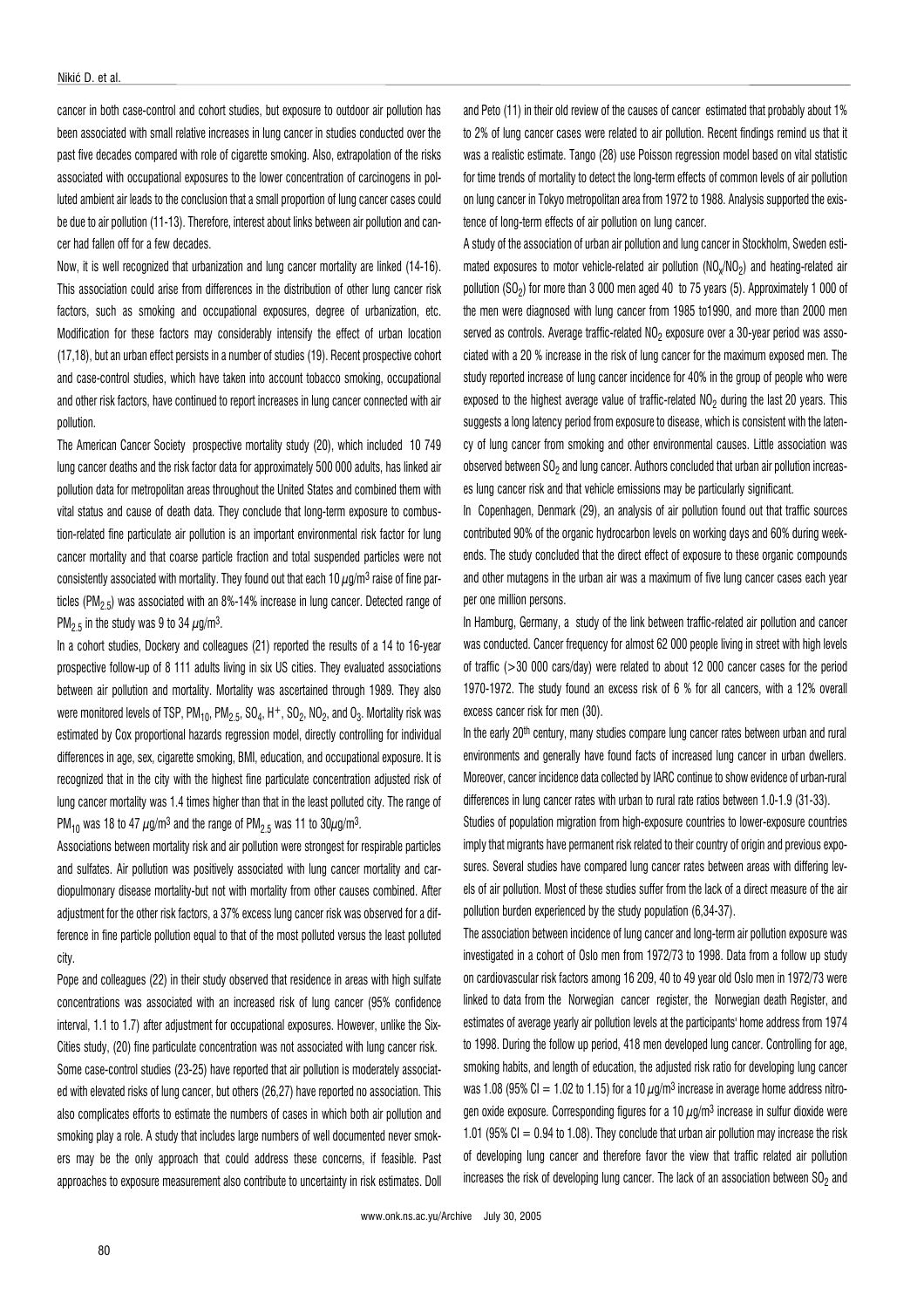lung cancer could have been caused by low  $SO<sub>2</sub>$  concentrations. Particulate and sulfate pollution has also been found to be associated with lung cancer in some cohort studies (20) and some studies have found positive associations between nitrogen oxides and lung cancer too (38-41). The study followed a cohort of Seventh Day Adventists with extremely low prevalence of smoking and relatively uniform and healthy dietary patterns found out excess lung cancer in relation to both particle and ozone exposure (42).

Recent knowledge about ambient air pollution and lung cancer is based mostly on the experience of populations of industrialized nations. The populations of the developing countries, on the other hand, are exposed to levels of air pollution from combustion sources in both ambient and indoor environments that equal or exceed those commonly observed in the industrialized West. Within the developing countries, the highest exposures, particularly among women, have been to indoor air pollution from the combustion of coal and biomass fuels for cooking and heating. In rural Chinese homes, for example, typical concentrations of coal smoke exceeded 500  $\mu$ g/m<sup>3</sup> and frequently exceeded 1 mg/m<sup>3</sup>. Smith and Liu (41) have recently reviewed the epidemiologic literature on indoor air pollution and lung cancer in the developing countries and found consistent evidence of increased rates of lung cancer associated with indoor cooking and heating with coal mainly in studies done in China. A much smaller group of studies revealed no consistent association of lung cancer with indoor use of biomass fuels.

There have been a few researches on ambient air pollution and lung cancer among urban residents of the rapidly rising cities of the developing countries. Levels of urban air pollution from local stationary and mobile sources are recognized as an important environmental problem in the cities of the poorest developing countries. WHO's Global Environmental Monitoring System observed average ambient concentrations of total suspended particles of 300 mg/m3 and in places where coal is used for fuel, such as poor communities in South Africa, may exceed 1g/m3. According to these data, it can be expected that the high levels of ambient air pollution would be associated with greater excess lung cancer occurrence than has been observed in industrialized settings. Although there are currently few reliable data, a case-control study in Shenyang, China (42) observed 2-fold increases in lung cancer risk after adjustment for age, education, and smoking, among residents in "smoky" areas of the city and 1.5-fold increases among those in "somewhat or slightly smoky" areas. Obviously, we need better data if we wish to make such estimates in the developing world.

## MAGNITUDE OF CANCER RISK

Our understanding of the relation between urban air pollution and lung cancer has mostly been based on ecological or semi ecological studies (42-46), and few studies have so far tried to assess long term air pollution exposure on an individual level.

In the US, estimates of the population-attributable risk of lung cancer due to air pollution have been published recently but they have used evidently different methods and their results span an order of magnitude. For example, Doll and Peto (11) used estimates of benzo $\alpha$ ]pyrene in urban air and extrapolated from occupational studies of PAH-exposed workers. They estimated that less than 1% of future lung cancer would be due to air pollution from the burning of fossil fuels, although they noted that perhaps 10% of presented lung cancer in large cities might have been due to air pollution. In 1990, the US Environmental Protection Agency (EPA) estimated that 0.2% of all cancer, and probably less then 1% of lung cancer, could be attributed to the effects of air pollution (43). This estimate was obtained by applying the unit risks for more than twenty known or suspected human carcinogens found in outdoor air to estimates of the ambient concentrations and numbers of persons potentially exposed. The unit risks were derived from either animal experiments or extrapolation from studies of workers exposed to higher concentrations.

One group based their estimates on direct observation of populations exposed to ambient levels of air pollution. Karch and Schneiderman (44), using data from the American Cancer Society study and US Census data, estimated that the urban factor accounted for 12% of lung cancer in 1980. They predicted that 1980 levels of TSP (approximately 60  $\mu$ g/m<sup>3</sup>) would be associated with a lung cancer rate ratio of 1.32.

Estimation of the magnitude of the contribution of air pollution to lung cancer occurrence at existing levels of air pollution poses a major challenge. Samet (45) recently reviewed the issue of risk assessment of air pollution exposure. Usually estimates of the populationattributable risk of lung cancer due to outdoor air pollution have used diverse approaches and produced variable estimates.

Each attributable risk estimate is subject to considerable uncertainty because of a lack of knowledge about both the relative magnitude of the effect and the proportion of the population exposed. However, there seems to be no convincing evidence to prefer estimates based on extrapolation from animal experiments or occupational studies to direct epidemiologic observation of the general populations at risk if valid and reasonably precise epidemiologic results are available (46).

## FUTURE RESEARCH

Better estimates of the amount of effect will need additional epidemiologic studies. Large numbers of cases will be essential to measure the effects of air pollution and to measure combined effects of air pollution and factors such as occupation and smoking and such studies will probably require pooling data from multiple locales.

New studies will need to develop and apply improved epidemiologic methods and to compare the effect of exposure to the pollutant mixtures on lung cancer in different cities while effectively controlling confounding factors including cigarette smoking and diet. Also we need methods for the retrospective estimation of lifetime exposure to air pollutants.

The air pollution mixtures in major population centers should be characterized both in terms of physical and chemical constituents and in terms of sources of major constituents. If possible, retrospective characterization of levels of certain constituents could be accomplished (47). This information would aid greatly in the interpretation of between city epidemiologic contrasts. For the epidemiology of lung cancer, urban and relatively clean areas with established population-based tumor registries should be targeted.

## **REFERENCES**

- 1. Higgins IT. Epidemiological evidence on the carcinogenic risk of air pollution. IARC Sci Publ 1976;13:41-52.
- 2. Prentice RL, Sheppard L. Aggregate data studies of disease risk factors. Biometrika. In press.
- 3. Carnow BW. The "urban factor" and lung cancer: cigarette smoking or air pollution? Environ Health Perspect 1978;22:17-21.
- 4. Speizer FE. Assessment of the epidemiological data relating lung cancer to air pollution. Environ Health Perspect 1983;47:33-42.
- 5. Nyberg F, Gustavsson P, Jarup L, Belander T, Berglind N, Jakobsson R, et al. Urban air pollution and lung cancer in Stockholm. Epidemiology 2000;11:487-95.
- 6. Nafstad P, Haheim LL, Oftedal B, Gram F, Holme I, Hjermann I, et al. Lung cancer and air pollution: a 27 year follow up of 16 209 Norwegian men. Thorax 2003;58:1071-6.
- 7. Roosli M, Kunzli N, Schindler C, Theis G, Oglesky Z, Mathys P, et al. Single pollutant versus surrogate measure approaches:do single pollutant risk assessments underestimate the impact of air pollution on lung cancer risk? J Occup Environ Med 2003;45:715-23.